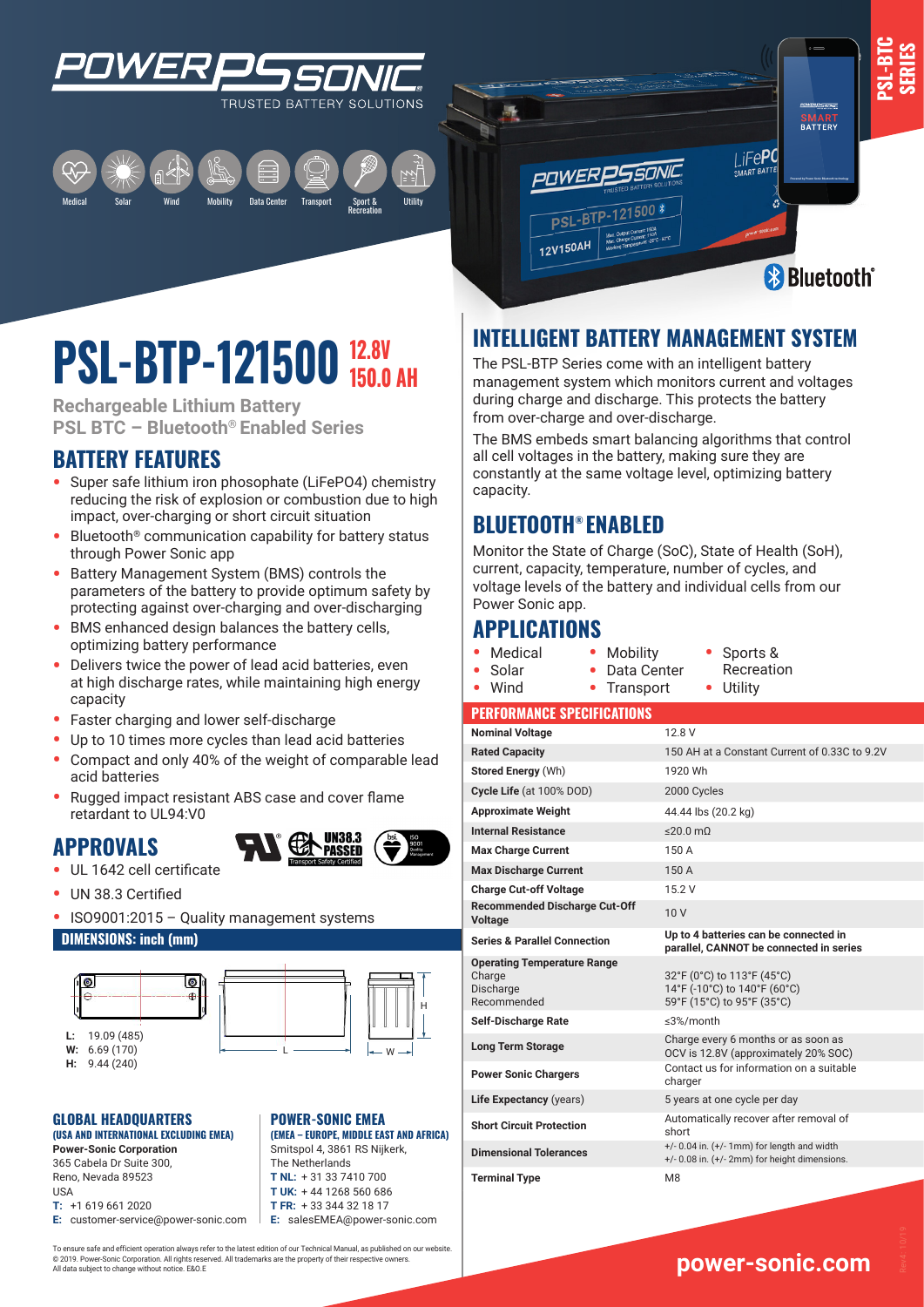

## **CAPACITY OF LiFeP04 vs. LEAD ACID AT VARIOUS CURRENTS OF DISCHARGE**

*WER* 



TRUSTED BATTERY SOLUTIONS

#### **DISCHARGE VOLTAGE PROFILES AT VARIOUS RATES 25°C AMBIENT TEMPERATURE**



**Capacity (% rated)**

#### **DISCHARGE VOLTAGE PROFILES AT 0.5C DISCHARGE RATE VARIOUS AMBIENT TEMPERATURES**



#### **CYCLE LIFE vs. VARIOUS TEMPERATURE 0.2C CHARGE/0.5C DISCHARGE @ 100% DOD**



### **CHARGING CHARACTERISTICS (0.2C AMP @ 25°C)**



# **PSL-BTP-121500 12.8V** AH

**Rechargeable Lithium Battery**

**PSL BTC – Bluetooth® Enabled Series**

# **BENEFITS OF LITHIUM**

Lithium offers several perormance benefits versus it's sealed lead acid (SLA) equivelant. A lithium battery's capacity is independent from the discharge rate and provides constant power throughout it's discharge. The degredation of a lithium battery at a high temperature is significantly reduced in comparison to SLA.

Lithium has ten times the cycle life as SLA at room temperature. Even at an elevated temperature, lithium still has increased cycle life over SLA at room temperature.

Lastly, Lithium charging follows a similar charging profile as SLA, Constant Current Constant Voltage (CC/CV). However, lithium can be charged faster, without the need for a maintenance float charge.

#### **BMS TECHNICAL SPECIFICATIONS**

| Over-charge                                     |                                                                                             |
|-------------------------------------------------|---------------------------------------------------------------------------------------------|
| Over-charge protection voltage for each cell    | 3 8 V                                                                                       |
| Over-charge release voltage for each cell       | 36V                                                                                         |
| Over-charge release method                      | Protection releases when all cell<br>voltages drop below the over-charge<br>release voltage |
| Over-discharge                                  |                                                                                             |
| Over-discharge protection voltage for each cell | 24V                                                                                         |
| Over-discharge release voltage for each cell    | 2.8V                                                                                        |
| Over-discharge release method                   | Protection releases upon charging                                                           |
| Over current                                    |                                                                                             |
| Discharge over current protection               | 400-500 A                                                                                   |
| Over-current delay time                         | 50-200 mS                                                                                   |
| Over current release condition                  | Protection releases upon removing load<br>and charging                                      |
| <b>Battery temperature</b>                      |                                                                                             |
| Over-temperature protection                     | $65+5^{\circ}$ C                                                                            |
| <b>Release temperature</b>                      | $50 \pm 5^{\circ}$ C                                                                        |
| <b>Short circuit protection</b>                 |                                                                                             |
| <b>Function condition</b>                       | External short circuit                                                                      |
| Short circuit delay time                        | $200 \text{ ms}$                                                                            |
| <b>Release condition</b>                        | Protection releases upon removing short<br>circuit and charging                             |

# **FURTHER INFORMATION**

Please refer to our website **www.power-sonic.com** or email us at **technical-support@power-sonic.com** for a complete range of useful downloads, such as product catalogs, material safety data sheets (MSDS), ISO certification, etc.